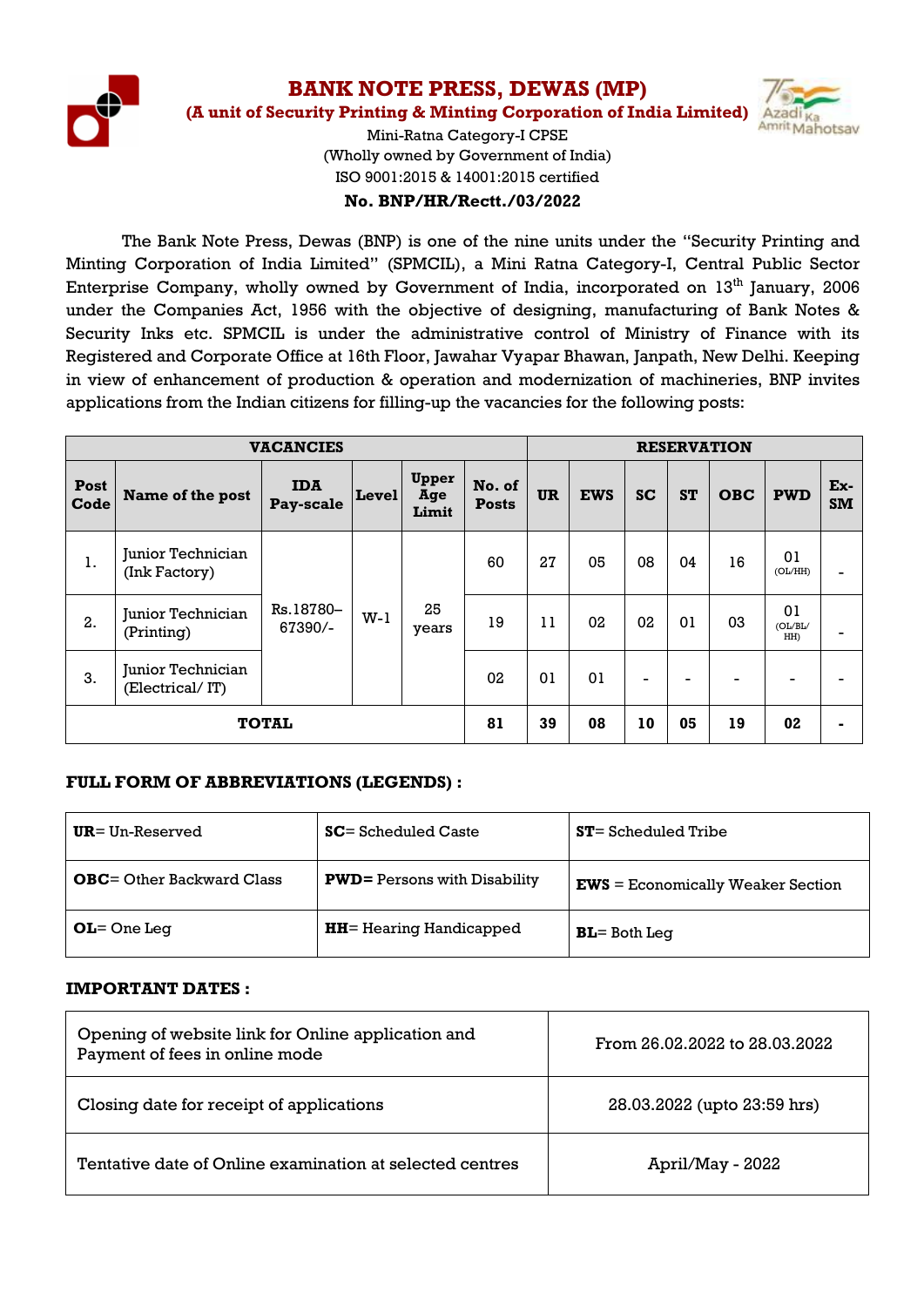## **1. QUALIFICATIONS (as on closing date of receipt of applications) :**

| Junior Technician | <b>Essential:</b> Full time ITI certificate in Dyestuff Technology/ Paint Technology/ Surface                                               |
|-------------------|---------------------------------------------------------------------------------------------------------------------------------------------|
| (Ink Factory)     | Coating Technology/ Printing Ink Technology/ Printing Technology alongwith one<br>year National Apprenticeship Certificate (NAC) from NCVT. |
| Junior Technician | Essential: Full time ITI certificate in Printing Trade viz. Litho Offset Machine Minder,                                                    |
| (Printing)        | Letter Press Machine Minder, Offset Printing, Platemaking, Electroplating, Full time                                                        |
|                   | ITI course in Platemaker-cum-Impositor, Hand Composing alongwith one year                                                                   |
|                   | National Apprenticeship Certificate (NAC) from NCVT.                                                                                        |
| Junior Technician | <b>Essential:</b> Full time ITI certificate in Electrical, Electronics alongwith one year                                                   |
| (Electrical / IT) | National Apprenticeship Certificate (NAC) from NCVT.                                                                                        |

Candidates must note that possession of only N.A.C. without I.T.I. or only I.T.I. without N.A.C. will NOT be considered.

## **2. RESERVATION :**

#### **2.1 Persons with Disability :**

- a. Posts reserved for Persons with Disabilities will be adjusted by Horizontal Reservation i.e. the selected candidates will be adjusted against the categories of SC/ST/OBC/EWS/UR to which they belong.
- b. Persons with Disabilities (PWD), as indicated against various item(s) in the vacancy details, can apply to the respective posts even if the post is not reserved for them but has been identified as suitable. However, such candidates will be considered for selection to such post by general standards of merit. Persons suffering from not less than 40% of relevant disability shall alone be eligible for the benefit of reservation and other relaxations as permissible under the rules. Thus, Persons with Disabilities can avail benefit of Reservation and other Concessions & Relaxations as permissible under the rules only when degree of physical disability is 40% or more and the posts are reserved for PWD candidates.

#### c. **Guidelines for candidates with locomotor disability and cerebral palsy :**

A Compensatory time of twenty minutes per hour or otherwise advised shall be permitted for the candidates with locomotor disability and cerebral palsy where dominant (writing) extremity is affected to the extent of slowing the performance of function (minimum of  $40\%$ ) impairment).

#### d. **Guidelines for Persons with Disabilities using a Scribe:**

The candidates whose writing speed is adversely affected permanently for any reason can use their own scribe at their cost during the online examination. In all such cases where a scribe is used, the following rules will apply:

- 1. The candidate will have to arrange his / her own scribe at his/her own cost.
- 2. The qualification of Scribe/reader should always be matriculate or above. However, the qualification of the scribe should be one step below the qualification of the candidate taking examination.
- 3. Both the candidate as well as scribe will have to give a suitable undertaking confirming that the scribe fulfills all the stipulated eligibility criteria for a scribe mentioned above. Further in case it later transpires that he/she did not fulfill any laid down eligibility criteria or suppressed material facts the candidature of the applicant will stand cancelled, irrespective of the result of the Online Test.
- 4. Those candidates who use a scribe shall be eligible for compensatory time of 20 minutes or otherwise advised for every hour of the examination.
- 5. The scribe arranged by the candidate should not be a candidate for this recruitment. If violation of the above is detected at any stage of the process, candidature of both the candidate and the scribe will be cancelled. Candidates eligible for and who wish to use the services of a scribe in the examination should invariably carefully indicate the same in the online application form. Any subsequent request may not be favorably entertained.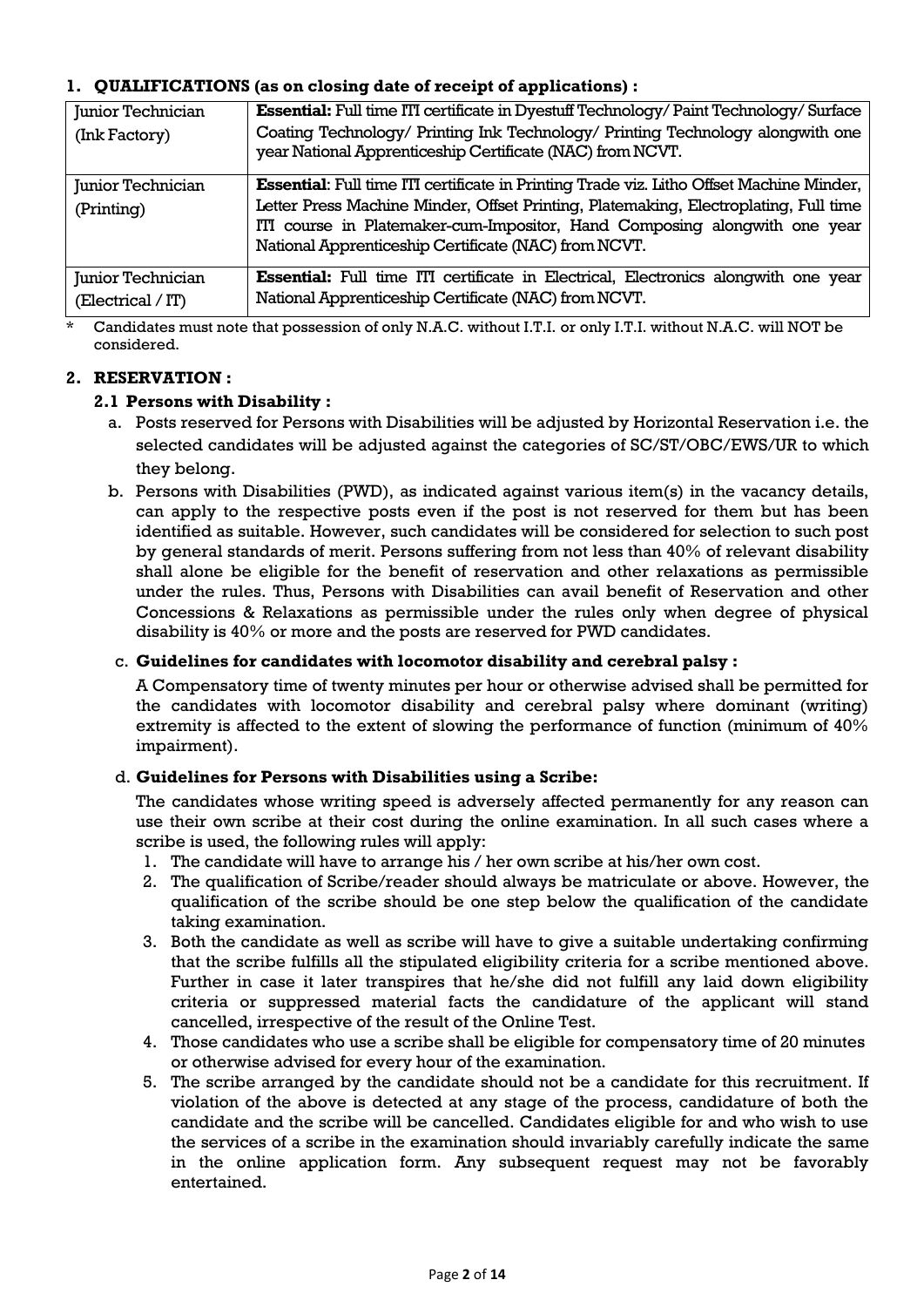- 6. Only candidates registered for compensatory time will be allowed such concessions since compensatory time given to candidates shall be system based, it shall not be possible for the Company to allow such time if he / she is not registered for the same. Candidates not registered for compensatory time shall not be allowed such concessions.
- 7. During the exam, at any stage, if it is found that scribe is independently answering the questions, the exam session will be terminated and candidate"s candidature will be cancelled. The candidature of such candidates using the services of a scribe will also be cancelled if it is reported after the examination by the test administrator personnel that the scribe independently answered the questions.

#### **2.2 Reservation for Economically Weaker Sections (EWS) :**

The vacancies advertised under **EWS** Category is as per the instructions issued by DoPT, Ministry of Personnel, Public Grievances & Pension, Govt. of India, vide OM. No. 36039/1/2019-Estt (Res), dated 31.01.2019. EWS vacancies are tentative and subject to further directives of GoI and outcome of any litigation. The appointment against EWS category shall be provisional and is subject to the Income and Asset certificate being verified through the proper channels and if the verification reveals that the claim of belonging to EWS is fake/false, the services will be terminated forthwith without assigning any further reasons and without prejudice to such further action as may be taken under the provisions of the Indian Penal Code for production of fake/false certificate. The Income and Asset Certificate issued by any of the authorities mentioned in the prescribed format shall only be accepted as proof of candidate"s claim as belonging to EWS.

Candidates who are not covered under the scheme of reservation for SCs, STs and OBCs and whose family has gross annual income below Rs 8.00 Lakh (Rupees Eight Lakh only) are to be identified as EWS for benefit of reservation for EWS. The income shall also include income from all sources i.e. salary, agriculture, business, profession etc. for the financial year prior to the year of application. Also candidates whose family owns or possesses any of the following assets shall be excluded from being identified as EWS, irrespective of family income:

- 5 acres of agricultural land and above;
- Residential flat of 1000 sq. ft. and above;
- Residential plot of 100 sq. yards and above in notified municipalities;
- Residential plot of 200 sq. yards and above in areas other than the notified municipalities.

The property held by a "Family" in different locations or different places/cities would be clubbed while applying the land or property holding test to determine EWS status. The term "Family" for this purpose will include the person who seeks benefit of reservation, his/her parents and siblings below the age of 18 years as also his/her spouse and children below the age of 18 years.

The benefit of reservation under EWS can be availed upon production of an **Income and Asset Certificate** issued by a Competent Authority. The Income and Asset Certificate issued by any one of the following authorities in the prescribed format as given in **Annexure–I** shall only be accepted as candidate"s claim as belonging to EWS:

- a. District Magistrate/ Additional District Magistrate/ Collector/ Deputy Commissioner/ Additional Deputy Commissioner /1<sup>st</sup> Class Stipendary Magistrate / Sub-Divisional Magistrate/ Taluka Magistrate / Executive Magistrate/Extra Assistant Commissioner
- b. Chief Presidency Magistrate / Additional Chief Presidency Magistrate/Presidency Magistrate
- c. Revenue Officer not below the rank of Tehsildar and
- d. Sub-Divisional Officer of the area where the candidate and/or his family normally resides.

The candidates applying against the vacancies reserved for EWS must possess Income and Asset Certificate as on closing date of registration of application for this notice. Further, these candidates are also required to produce valid Income and Asset Certificate during document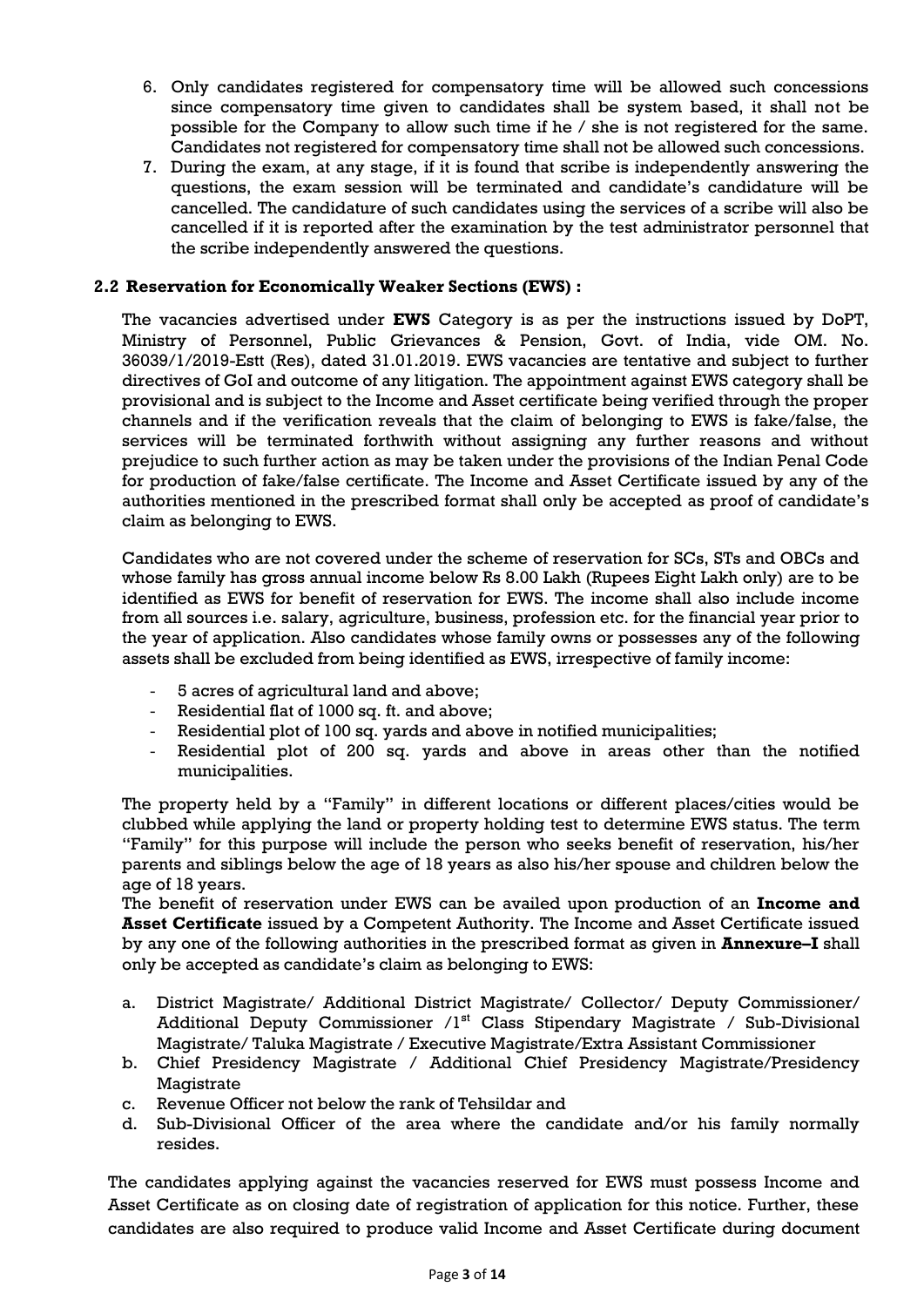verification. Failing in these stipulations, their claim for reserved status under EWS will not be entertained and the candidature / application of such candidates, if fulfilling all the eligibility conditions for General (Un-reserved) category, will be considered under General (UR) vacancies only.

## **3. AGE RELAXATION :**

The eligibility criteria for determination of age, qualification and experience etc. will be calculated as on last date of receipt of application :

**Minimum age –** 18 years as on last date of receipt of application for all the posts.

#### **Upper Age limit is relaxable as under**:

- a. Upto a maximum of 5 years for SC/ST candidates.
- b. Upto a maximum of 3 years for candidates belonging to OBC.
- c. Upto a maximum of 10 years if the candidate is a physically handicapped person.
- d. For candidates belonging to SC/ST who are physically handicapped, the maximum age relaxation is 15 years.
- e. For candidates belonging to OBC who are physically handicapped, the maximum age relaxation is 13 years.
- f. Upto a maximum of 3 years (8 years for SC/ST and 6 years for OBCs candidates) for Ex-Servicemen. This is in addition to the period of their service rendered by them in the Defence force. However, they should not have crossed 50 years of age.
- g. No relaxation in the upper age limit is admissible to SC/ST/OBC candidates applying for UR vacancies. Relaxation in upper age limit to Ex-Serviceman/PWD shall be as per extant Govt. Rules.

## **4. EXAMINATION FEES :**

Registration charges of Rs.600/- (including GST) for candidates belonging to UR/ OBC/ EWS category and Intimation charges of Rs.200/- (including GST) for candidates belonging to SC / ST /Ex-SM / PWD category for each posts.

- a) The applicants have to pay the applicable fees online as per the method explained in para 8(B).
- b) Transaction charges (if any) levied by the bank for the payment of above application fees is to be borne by the applicants.
- c) Payment in any other manner will not be accepted and the applicant will be considered not eligible. Applicants paying lesser fees will also be not eligible.
- d) Fees once paid will not be refunded.

## **5. SELECTION PROCEDURE:**

- a) Selection for the posts will be done through examination which will be conducted "Online", and will be of objective type.
- b) The Objective type online examination will consist of tests for:

# **For the post code 1 to 3 :–**

| Sr. No. | Name of the Test                 | No. of Qs. | <b>Marks</b> | <b>Duration</b> |
|---------|----------------------------------|------------|--------------|-----------------|
| ι.      | Technical/Professional Knowledge | 50         | 75           |                 |
| 2.      | <b>General Awareness</b>         | 15         | 15           |                 |
| 3.      | English Language                 | 15         | 15           | 120             |
| 4.      | <b>Logical Reasoning</b>         | 10         | 10           | <b>Minutes</b>  |
| 5.      | Quantitative Aptitude            | 10         | 10           |                 |
|         | <b>Total</b>                     | 100        | 125          |                 |

- c) There will be no Interview for the selection of the above posts. The selection will be on merit basis.
- d) The Online Test for all the posts will be in bilingual form i.e. Hindi & English language except the English language section which will be available only in English.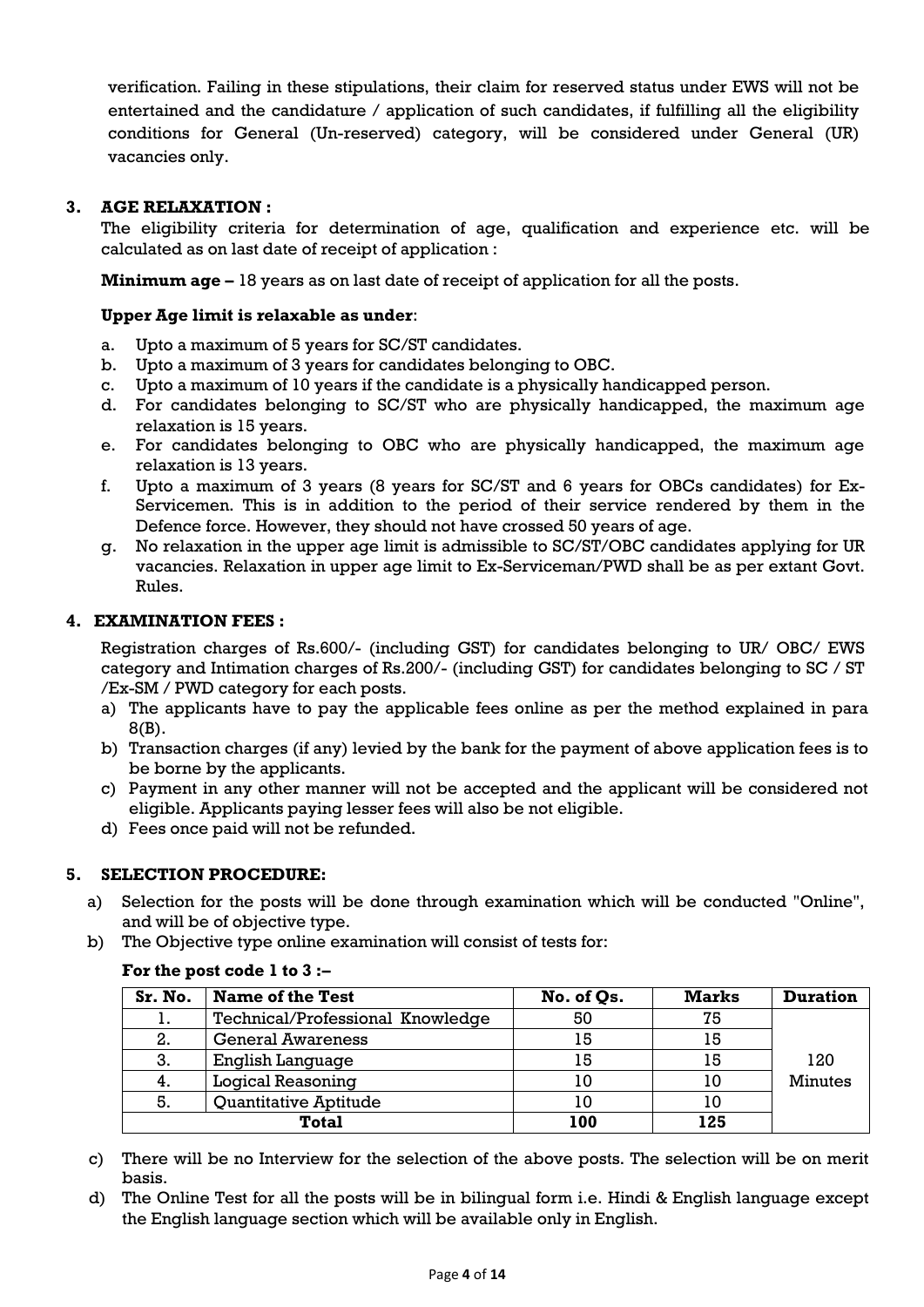- e) The Online Examination will be held tentatively in the month of **April/May-2022**. The exact date, session, reporting time of examination will be mentioned in the call letter. The Online examination will be conducted in venues given in the respective call letters. The applicants will have to take the examination at their own cost. The applicants are requested to keep checking the Company's website [https://bnpdewas.spmcil.com](https://bnpdewas.spmcil.com/) for any change/update in the examination date.
- f) The selection process shall be done as per the norms/procedure of the Company. In the Selection process, an applicant has to secure minimum marks as per below criteria, i.e. cut-off to prepare merit list which will be applied on the total score and not on the test wise score. The minimum qualifying i.e. cut-off marks require to consider in the order of merits list for different categories of candidates are as under :-

| UR & EWS Category     | 55% |
|-----------------------|-----|
| <b>OBC Category</b>   | 50% |
| <b>SC/ST Category</b> | 45% |

- g) The test paper will not be shared to anybody in any condition, even after the online examination.
- h) There is no Negative Marking**.**

## **6. EXAMINATION CENTRES :**

The Online Examination will be conducted at the following centres:

| <b>State</b>         | <b>Centre Name</b>                |
|----------------------|-----------------------------------|
| Andhra Pradesh       | Hyderabad                         |
| Bihar                | Patna                             |
| Delhi                | Delhi                             |
| Gujarat              | Ahmedabad, Vadodara               |
| Karnataka            | Bengaluru                         |
| Madhya Pradesh       | Bhopal, Indore, Jabalpur, Gwalior |
| Maharashtra          | Mumbai, Nagpur, Pune              |
| Rajasthan            | aipur]                            |
| <b>Uttar Pradesh</b> | Lucknow                           |
| West Bengal          | Kolkata                           |

- i) Applicants should select only one centre. Choice of centre once exercised by the applicant will be final.
- ii) No request for change of centre/venue/date/session shall be entertained.
- iii) Efforts will be made to allot candidates to the opted centre. However, if sufficient number of applicants does not opt for a particular centre, the Company reserves the right to allot any other adjacent centre to those applicants OR if the number of applicants is more than the capacity available for Online examination for a centre.
- iv) The Company also reserves the right to allot any other centre to the candidate and/or add some other centres at its discretion, depending upon the response, administrative feasibility etc. The Company also reserves the right to allot the applicants to any of the centres other than the one he/she has opted for either within the state or outside the state.
- v) All applicants will have to appear for the Online Examination at their own risks and expenses. Company will not be responsible for any injury or losses etc. of any nature.

## **7. IMPORTANT POINTS TO BE NOTED BEFORE REGISTRATION OF APPLICATION :**

- a. Applicants are advised to apply online only through the Company's website at [https://bnpdewas.spmcil.com u](https://bnpdewas.spmcil.com/)nder the page "**Career**". Applicants may apply after carefully going through all the instructions given in this advertisement. No other means/mode of application will be accepted.
- b. Before applying applicants should ensure that they fulfill all eligibility criteria as mentioned in the advertisement for the respective post. Company will take up verification of eligibility with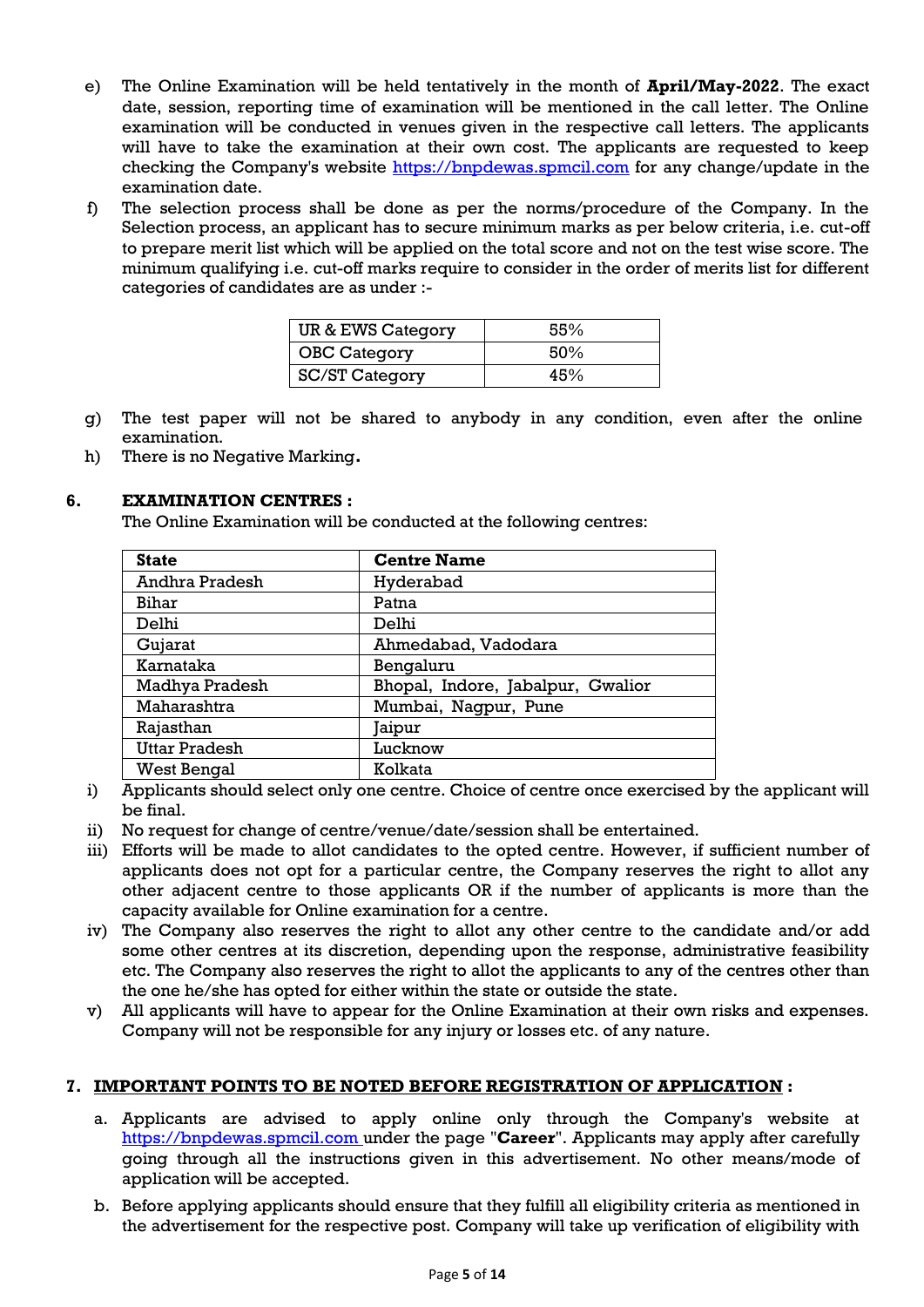reference to the original documents only after they have qualified in their Online examination result. If the candidates are found 'Not eligible' during the document verification process, their candidature will be summarily rejected. Their admission to all the stages of the recruitment process will be purely provisional subject to satisfying the prescribed eligibility criteria mentioned in this advertisement. Applicants who do not fulfill age as on closing date of receipt of applications and the minimum educational qualification & experience as on last date of receipt of applications are not eligible and need not apply for the post.

- c. Application can be submitted by a candidate only once and against only one of the posts, which means that a candidate can apply for any one post only. Hence it is advised to apply for the post most suitable to your qualification and experience etc.
- d. The number of vacancies mentioned above are provisional and may slightly vary according to the actual requirement of the Company.
- e. The selected candidates will be posted at Bank Note Press, Dewas. However they are liable for transfer to any of the unit of SPMCIL as per the requirements of the Company.

## **8. HOW TO APPLY : REGISTRATION OF APPLICATION, PAYMENT OF FEES, DOCUMENT SCAN AND UPLOAD :**

Before applying online, candidates should-

- i. scan their :
	- photograph  $(4.5cm \times 3.5cm)$
	- signature (with black ink)
	- left thumb impression (on white paper with black or blue ink)
	- a hand written declaration (on a white paper with black ink) (text given below) ensuring that all these scanned documents adhere to the required specifications as given below.
- ii. Signature in CAPITAL LETTERS will NOT be accepted.
- iii. The left thumb impression should be properly scanned and not smudged. (If a candidate is not having left thumb, he/she may use his/ her right thumb for applying.)
- iv. The text for the hand written declaration is as follows *"I, \_\_\_\_\_\_\_ (Name of the candidate), hereby declare that all the information submitted by me in the application form is correct, true and valid. I will present the supporting documents as and when required."*
- v. The above mentioned hand written declaration has to be in the candidate"s hand writing and in English only. If it is written and uploaded by anybody else or in any other language, the application will be considered as invalid.
- vi. Keep the necessary details/documents ready to make Online Payment of the requisite application fee/ intimation charges
- vii. Have a valid personal email ID and mobile no., which should be kept active till the completion of this Recruitment Process. BNP may send intimation to download call letters for the Examination etc. through the registered e-mail ID. In case a candidate does not have a valid personal e-mail ID, he/she should create his/her new e-mail ID and mobile no. before applying on-line and must maintain that e-mail account and mobile number.
- viii. APPLICATION FEES/ INTIMATION CHARGES (NON REFUNDABLE) PAYMENT OF FEE ONLINE : Bank Transaction charges (if any) for Online Payment of application fees/intimation charges will have to be borne by the candidate.

## **A. PROCESS FOR REGISTRATION OF APPLICATION**

- i. Candidates to go to the BNP's website [https://bnpdewas.spmcil.com](https://bnpdewas.spmcil.com/) click on the option "**APPLY ONLINE**" which will open a new screen.
- ii. To register application, choose the tab "**Click here for New Registration**" and enter Name, Contact details and Email-ID. A Provisional Registration Number and Password will be generated by the system and displayed on the screen. Candidate should note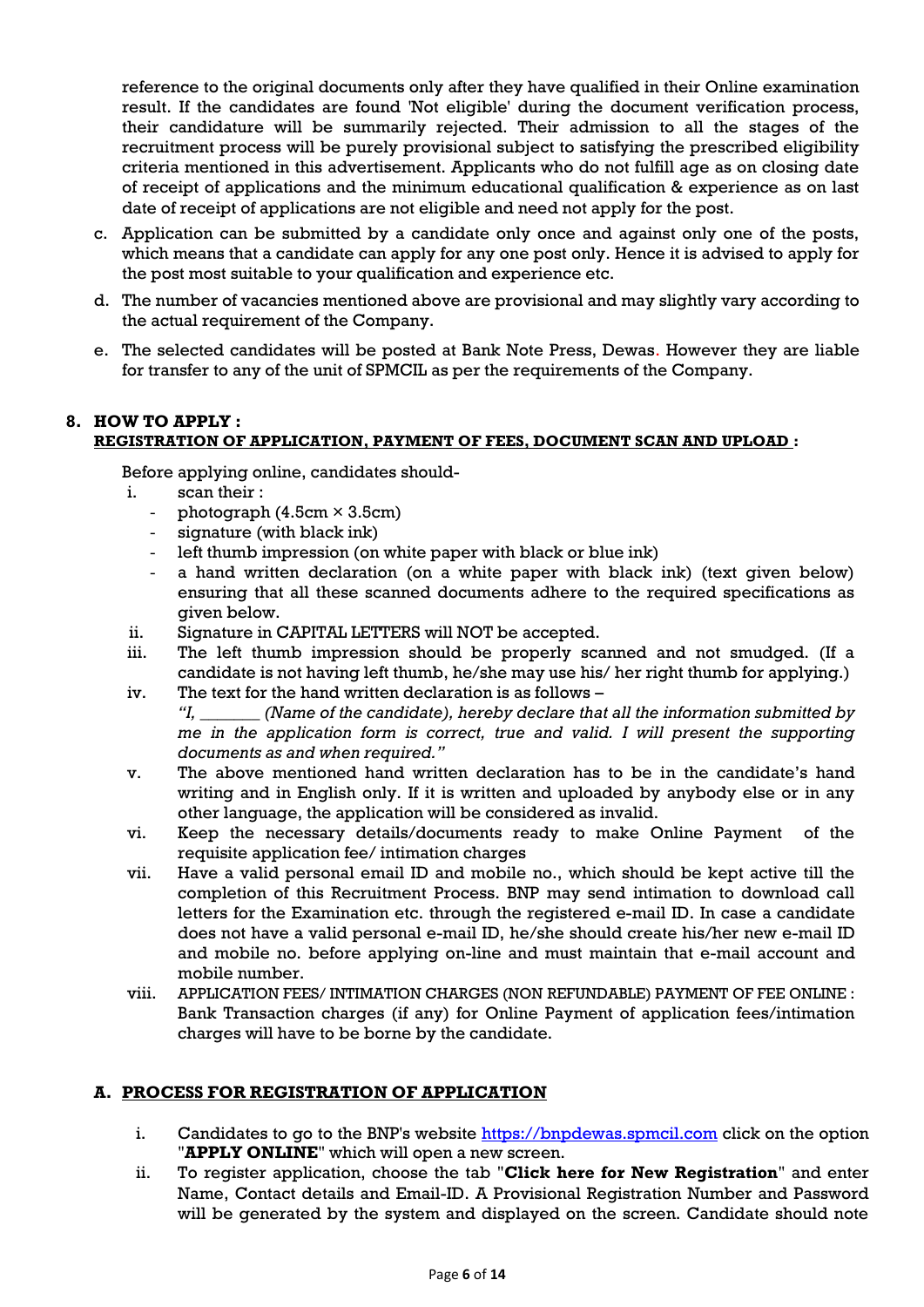down the Provisional Registration Number and Password. An Email & SMS indicating the Provisional Registration number and Password will also be sent.

- iii. In case the candidate is unable to complete the application form in one go, he / she can save the data already entered by choosing "SAVE AND NEXT" tab. Prior to submission of the online application candidates are advised to use the "SAVE AND NEXT" facility to verify the details in the online application form and modify the same, if required.
- iv. Candidates are advised to carefully fill and verify the details filled in the online application themselves as no change will be possible/ entertained after clicking the COMPLETE REGISTRATION button.
- v. The Name of the candidate or his /her Father/ Husband etc. should be spelt correctly in the application as it appears in the Certificates/ Mark sheets/Identity proof. Any change/alteration found may disqualify the candidature.
- vi. Validate your details and Save your application by clicking the 'Validate your details' and 'Save & Next' button.
- vii. Candidates can proceed to upload Photo & Signature as per the specifications given in the Guidelines for Scanning and Upload of Photograph and Signature detailed under point "C".
- viii. Candidates can proceed to fill other details of the Application Form.
- ix. Click on the Preview Tab to preview and verify the entire application form before COMPLETE REGISTRATION.
- x. Modify details, if required, and click on COMPLETE REGISTRATION only after verifying and ensuring that the photograph, signature uploaded and other details filled by you are correct.
- xi. Click on 'Payment' Tab and proceed for payment.
- xii. Click on 'Submit' button.

## **B. PAYMENT OF FEES (ONLINE MODE)**

- i. The application form is integrated with the payment gateway and the payment process can be completed by following the instructions.
- ii. The payment can be made by using Debit Cards (RuPay/Visa/MasterCard/Maestro), Credit Cards, Internet Banking, IMPS, Cash Cards/ Mobile Wallets.
- iii. After submitting your payment information in the online application form, PLEASE WAIT FOR THE INTIMATION FROM THE SERVER. DO NOT PRESS BACK OR REFRESH BUTTON IN ORDER TO AVOID DOUBLE CHARGE.
- iv. On successful completion of the transaction, an e-Receipt will be generated.
- v. Non-generation of 'e-Receipt' indicates PAYMENT FAILURE. On failure of payment, Candidates are advised to login again using their Provisional Registration Number and Password and repeat the process of payment.
- vi. Candidates are required to take a printout of the e-Receipt and online Application Form containing fee details. Please note that if the same cannot be generated, online transaction may not have been successful.
- vii. The payment gateway does not accept Non-Indian credit cards.
- viii. To ensure the security of your data, please close the browser window once your transaction is completed.
- ix. There is a facility to print application form containing fee details after payment of fees.

## **C. GUIDELINES FOR SCANNING AND UPLOADING OF DOCUMENTS**

Before applying online a candidate will be required to have a scanned (digital) image of his/her photograph and signature as per the specifications given below :

## **a) Photograph Image:**

- i. Photograph must be a recent passport style colour picture.
- ii. Make sure that the picture is in colour, taken against a light-coloured, preferably white, background.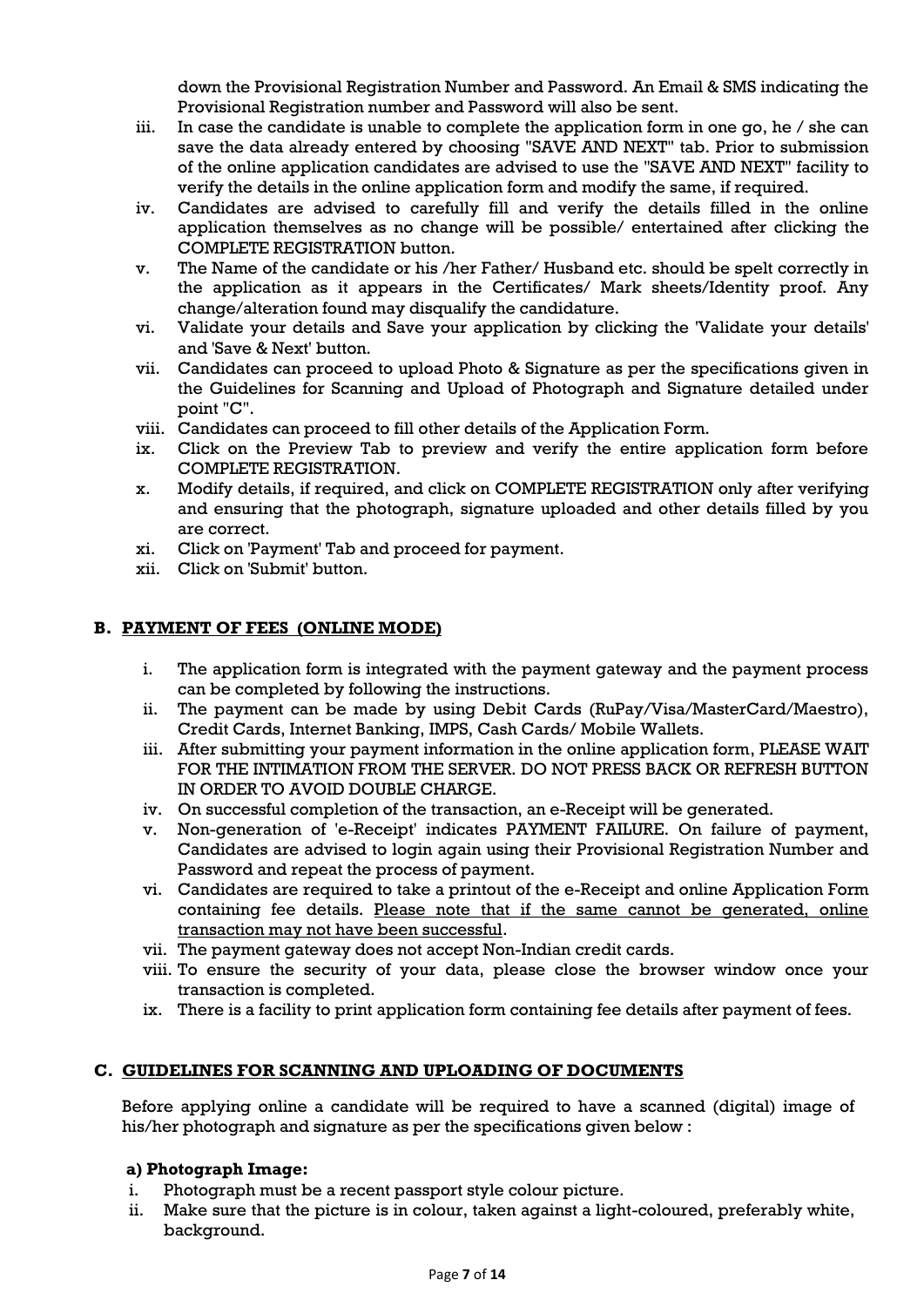- iii. Look straight at the camera with a relaxed face.
- iv. If the picture is taken on a sunny day, have the sun behind you, or place yourself in the shade, so that you are not squinting and there are no harsh shadows.
- v. If you have to use flash, ensure there's no "red-eye".
- vi. If you wear glasses make sure that there are no reflections and your eyes can be clearly seen.
- vii. Caps, hats and dark glasses are not acceptable. Religious headwear is allowed but it must not cover your face.
- viii. Dimensions 200 x 230 pixels (preferred)
- ix. Size of file should be between 20kb–50 kb
- x. Ensure that the size of the scanned image is not more than 50kb. If the size of the file is more than 50 kb, then adjust the settings of the scanner such as the DPI resolution, no. of colours etc., during the process of scanning.
- xi. If the photo is not uploaded at the place of Photo, Admission for Examination will be rejected/denied. Candidate him/herself will be responsible for the same.
- xii. Candidate should also ensure that photo is uploaded at the place of photo and signature at the place of signature. If photo in place of photo and signature in place of signature is not uploaded properly, candidate will not be allowed to appear for the exam.
- xiii. Candidate must ensure that Photo to be uploaded is of required size and the face should be clearly visible.

#### **b) Signature image:**

- i. The applicant has to sign on white paper with Black Ink pen.
- ii. The signature will be used to put on the Call Letter and wherever necessary.
- iii. If the Applicant"s signature on the attendance sheet or Call letter, signed at the time of the examination, does not match the signature uploaded, the applicant will be disqualified.
- iv. Signature in CAPITAL LETTERS shall NOT be accepted.
- v. Dimensions 140x60 pixels (preferred).
- vi. Size of File should be between 10kb 20kb for signature.
- vii. Ensure that the size of the scanned image is not more than 20 kb.

#### **c) Left thumb impression:**

The applicant has to put his/her left thumb impression on a white paper with black or blue ink.

- File type: jpg / jpeg
- Dimensions: 240 x 240 pixels in 200 DPI (Preferred for required quality) i.e 3 cm \* 3 cm (Width \* Height)
- File Size: 20 KB 50 KB

#### **d) Hand - Written declaration:**

- i) Hand written declaration content is to be as expected.
- ii) Hand written declaration should not be written in CAPITAL LETTERS.
- iii) The applicant has to write the declaration in English clearly on a white paper with black or blue ink.
- iv) The hand written declaration should be of the applicant and not by any other person.
- v) Hand written Declaration
	- File type: jpg / jpeg
	- Dimensions: 800 x 400 pixels in 200 DPI (Preferred for required quality) i.e 10 cm \* 5 cm (Width \* Height)
	- File Size: 50 KB 100 KB

#### **e) Scanning of the documents:**

- i) Set the scanner resolution to a minimum of 200 dpi (dots per inch)
- ii) Set Colour to True Colour.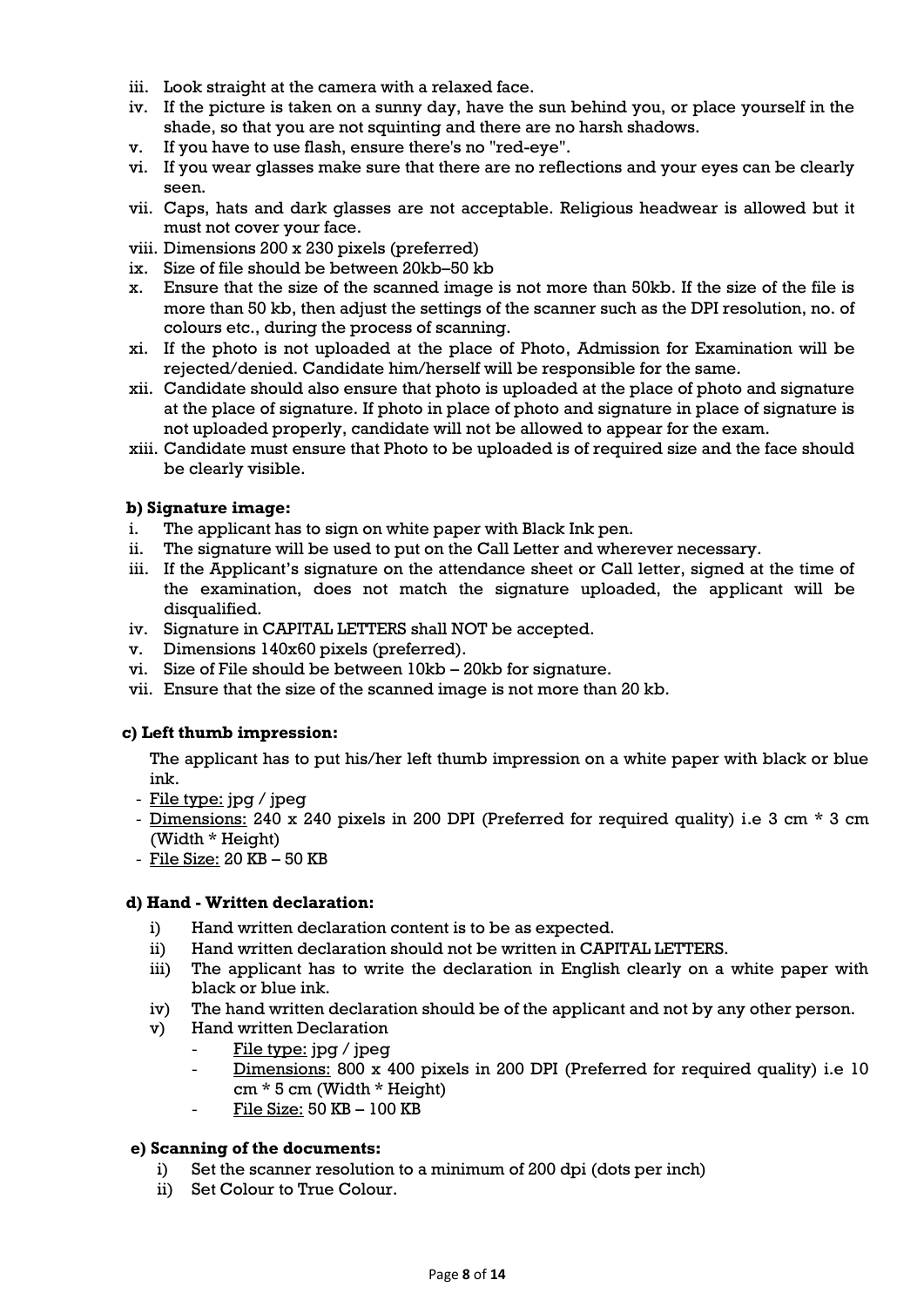- iii) Crop the image in the scanner to the edge of the left thumb impression  $/$  hand written declaration, then use the upload editor to crop the image to the final size (as specified above).
- iv) The image file should be JPG or JPEG format. An example file name is: image01.jpg or image01.jpeg
- v) Image dimensions can be checked by listing the folder files or moving the mouse over the file image icon.
- vi) Candidates using MS-Windows/MS-Office can easily obtain documents in .jpg/.jpeg format by using MS Paint or MS Office Picture Manager. Scanned documents in any format can be saved in .jpg / .jpeg format by using "Save As" option in the File menu. Size can be adjusted by using crop and then resize option.
- vii) If the file size and format are not as prescribed, an error message will be displayed.
- viii) While filling in the Online Application Form the candidate will be provided with a link to upload his/her **photograph, signature, left thumb impression and hand written declaration.**

#### **f) Procedure for uploading the documents**

- i) While filling in the Online Application Form the candidate will be provided with separate links for uploading left thumb impression and hand written declaration
- ii) Click on the respective link "Upload left thumb impression / hand written declaration"
- iii) Browse and Select the location where the Scanned left thumb impression / hand written declaration file has been saved.
- iv) Select the file by clicking on it
- v) Click the "Open/Upload" button Your Online Application will not be registered unless you upload your Left thumb impression and hand written declaration as specified.
- vi) If the file size and format are not as prescribed, an error message will be displayed.
- vii) Preview of the uploaded image will help to see the quality of the image. In case of unclear / smudged, the same may be re-uploaded to the expected clarity /quality.
- viii) In case the left thumb impression or the hand written declaration is unclear / smudged the candidate"s application may be rejected.
- ix) After uploading the left thumb impression / hand written declaration in the online application form candidates should check that the images are clear and have been uploaded correctly. In case the left thumb impression or the hand written declaration is not prominently visible, the candidate may edit his/ her application and re-upload his/ her thumb impression / hand written declaration, prior to submitting the form.
- x) After registering online, candidates are advised to take a printout of their system generated online application forms.

## **9. DOWNLOAD OF CALL LETTER** :

Applicants who have registered Online will be allowed to download online call letters for the Online examination on the basis of the information furnished in the Online application. No detailed scrutiny of application will be carried out at the time of issuing call letters Online. The call letters can be downloaded from the Company's website [https://bnpdewas.spmcil.com.](https://bnpdewas.spmcil.com/) Once the applicant clicks the relevant link, he/she can access the window for call letter download. The applicant is required to use (I) Registration Number/Roll Number, (II) Password/Date of Birth for downloading the call letter. Applicants are required to affix recent recognizable photograph on the call letter preferably the same as provided during registration. Applicants have to appear at the examination centre with (i) Original Call Letter and (ii) Original Photo Identity Proof as specified and mentioned in call letter. Applicants are also required to bring one photocopy of the original photo identity proof. Intimation for downloading call letter will also be sent through email/SMS to the email ID and mobile number as given by them in the online application form. However, applicants should keep checking the above website for latest updates.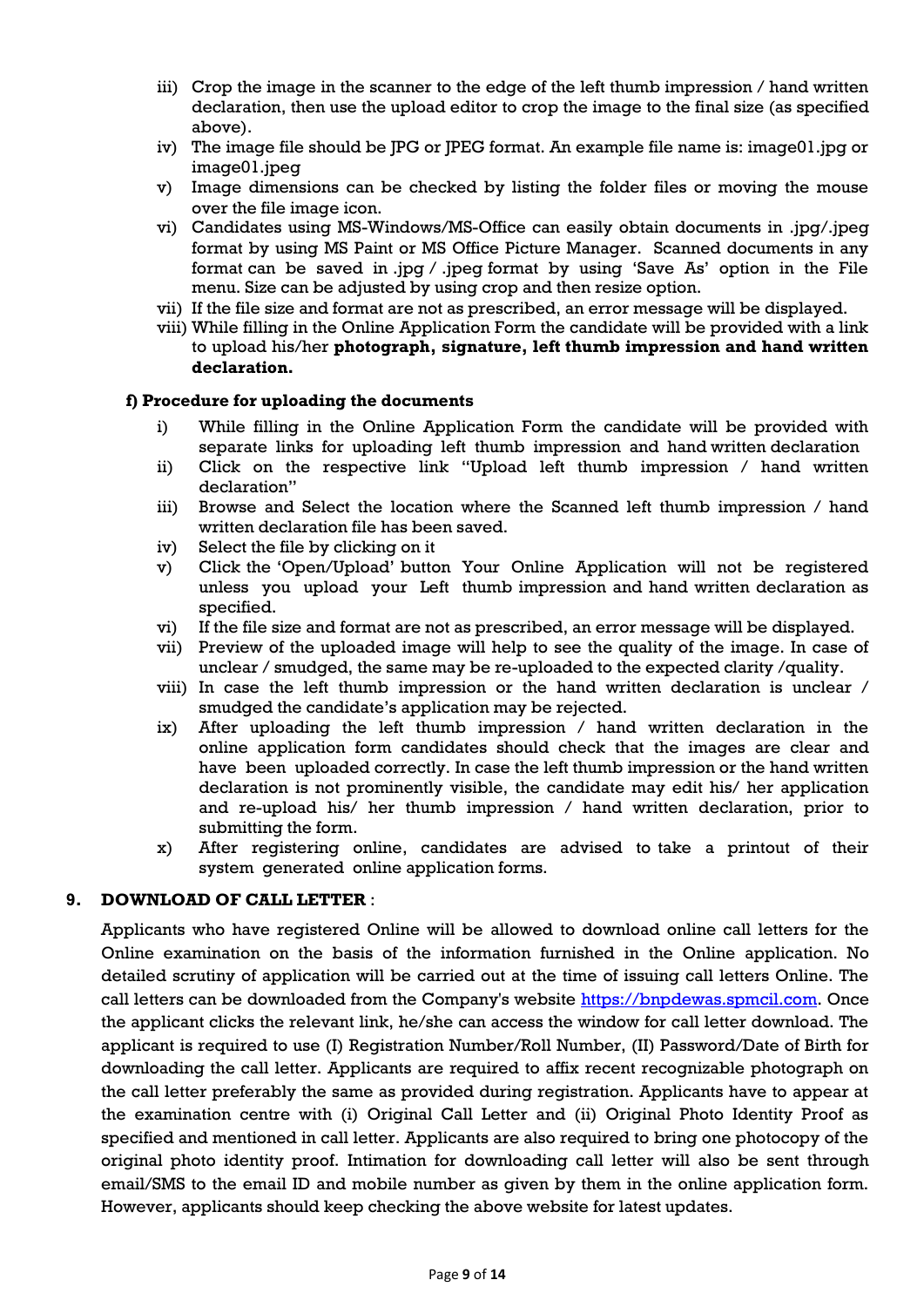#### **10. APPLICANTS REPORTING LATE FOR ONLINE EXAMINATION**:

- i. Applicants reporting late for Online examination i.e. after the reporting time specified on the call letter will not be permitted. The reporting time mentioned on the call letter is prior to the Start time of the tests.
- ii. The possibility of occurrence of some problem in administration of the examination cannot be ruled out completely which may impact test delivery and/or result from being generated. In that event*,* every effort will be made to rectify such problem, which may include movement of candidates, delay in test. Conduct of a re-exam is at the absolute discretion of the company. Candidates will not have any claim for a re-test. Candidates not willing to move or not willing to participate in the delayed process of test delivery shall be summarily rejected from the process.
- iii. If the examination is held in more than one session, the scores across various sessions will be equated to adjust for slight differences in difficulty level of different test batteries used across sessions. More than one session are required if the nodes capacity is less or some technical disruption takes place at any center or for any applicant.
- iv. In order to overcome the possibility of applicants seeking help of other applicants during the Online examination, an analysis of the responses (answers) of individual applicants with those of other applicants in the Online examination to detect patterns of similarity of right and wrong answers will be done. On the basis of such an analysis, it is inferred/concluded that the responses have been shared and scores obtained are not genuine/valid, the Company reserves the right to cancel the candidature of the concerned applicant and the result of such applicants (disqualified) will be withheld. Hence the applicants are advised in their own interests not to indulge in any unfair practice/ malpractice in the examination.
- v. Instances for providing incorrect information and/or process violation by an applicant detected at any stage of the selection process will lead to disqualification of the applicant from the selection process and he/she will not be allowed to appear in any SPMCIL recruitment process in future. If such instances go undetected during the current selection process but are detected subsequently, such disqualification will take place with retrospective effect.

## **11. PROBATION:**

The selected candidates will be placed on probation for a period of one year. The probation period may be extended further for maximum one year at the discretion of the Company. If the performance of the candidate is not found suitable during the extended period of probation also, his services will be liable for termination.

#### **12. GENERAL GUIDELINES :**

- i. Applicants are advised in their own interest to apply on-line much before the closing date and not to wait till the last date to avoid the possibility of disconnection /inability/failure to log on to the Company's website on account of heavy load on internet website jam. BNP takes no responsibility for applicants not being able to submit their applications online within the last date on account of aforesaid reasons or for any other reason beyond the control of the BNP.
- ii. All the information given by the candidates in the Application is treated as final and no correction is allowed after the completion of registration. Any information submitted by an applicant in his/her application shall be binding on the applicant personally and he/she shall be liable for prosecution / civil consequences in case the information /details furnished by him /her are found to be false at a later stage.
- iii. BNP shall not be responsible for any application made/wrong information provided by an unauthorized person/institution. Applicants are advised not to share/mention their application details with/to anyone.
- iv. Identity Verification -In the examination hall as well as at the time of verification of original certificates the call letter along with original and a photocopy of the candidate's currently valid photo identity such as PAN Card */* Passport/ Driving License/Voter's Card/Bank Passbook with photograph/ Photo identity proof issued by a Gazetted Officer on official letter head/ Photo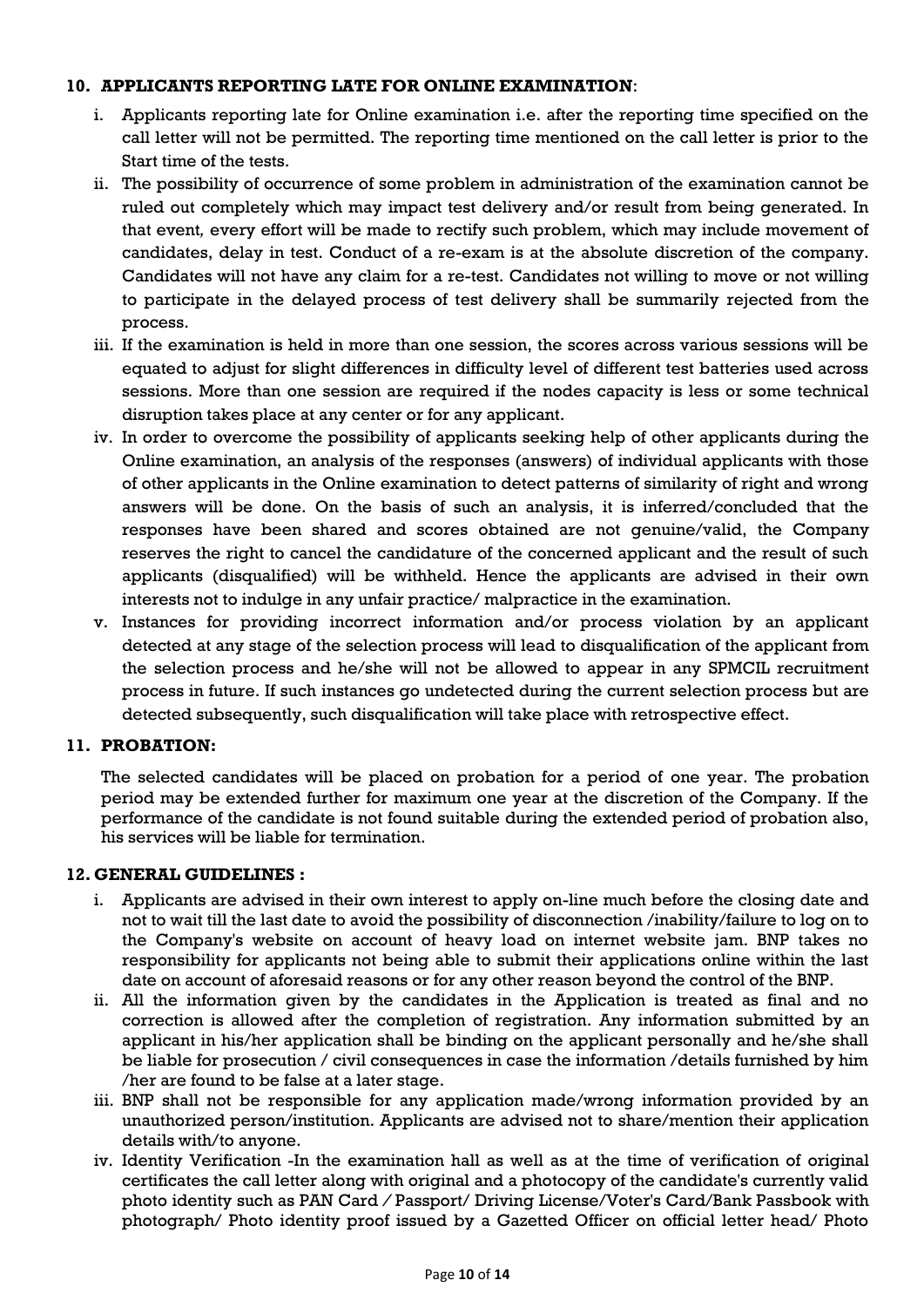identity proof issued by a People's Representative on official letter head/ valid recent Identity Card issued by a recognized College/University/Aadhar card/e-Adhaar card with a photograph/ Employee ID card needs to be shown by the candidate.

v. Identity Card with photograph should be submitted to the invigilator for verification. The applicant's identity will be verified with respect to his/her details on the call letter, in the Attendance List and requisite documents submitted. If identity of the applicant is in doubt the applicant may not be allowed to appear for the Examination.

## **Please note that Ration Card and Learner's Driving License are not valid ID proof for this recruitment exercise.**

- vi. Applicants have to produce in original the photo identity proof and submit photocopy of the photo identity proof along with Examination call letter while attending the examination, without which they will not be allowed to take up the examination. Applicants must note that the name as appearing on the call letter (provided during the process of registration) should exactly match the name as appearing on the photo identity proof. Female applicants who have changed first/last middle name post marriage must take special note of this.
- vii. If there is any mismatch between the name indicated in the Call Letter and Photo Identity Proof, the applicant will not be allowed to appear for the examination. In case of candidates who have changed their name, will be allowed only if they produce original Gazette notification/their original marriage certificate / affidavit in original.

## viii. **Action Against Applicants Found Guilty of Misconduct Use of Unfair means**

- Applicants are advised in their own interest that they should not furnish any particulars that are false, tampered with or fabricated and should not suppress any material information while submitting online application. At the time of examination, verification of certificates or in a subsequent selection procedure, if an applicant is (or has been) found guilty of using unfair means or impersonating or procuring impersonation by any person or misbehaving in the examination hall or disclosing, publishing, reproducing, transmitting, storing or facilitating transmission and storage of contents of the test(s) or any information therein in whole or part thereof in any form or by any means, verbal or written, electronically or mechanically for any purpose or resorting to any irregular or improper means in connection with his/her candidature or obtaining support for his/her candidature by unfair means, or carrying mobile phones or similar electronic devices of communication in the examination hall such a candidate may, in addition to rendering himself/herself liable to criminal prosecution, be liable:
	- a. to be disqualified from the examination.
	- b. to be debarred either permanently or for a specified period from any examination conducted by SPMCIL.
	- c. for termination of service, if he/ she has already joined the company.
- ix. Applicants are advised to take a printout of the system generated application form, paste a photograph below the scanned photograph and sign across. Applicant should also sign at appropriate places. They should attach the following documents and keep ready with them :
	- a. Self-attested copies of the certificates pertaining to age, educational qualification i.e Copies of all the marks sheets of all semesters/years and experience i.e Experience certificate on the letter head of employer.
	- b. Self-attested copies of Caste/Tribe certificates for SC/ST/OBC applicants. Income & Asset Certificate for EWS candidates. The Certificates should have been issued by the Competent Authority for claiming the benefits of reservation in Civil Posts and services for these categories under the Government of India.
	- c. A copy of the Disability certificate Issued by the Competent Authority as prescribed by Government of India from PWD applicants. Candidates having less than 40% disability are not eligible for concessions meant for PWD candidates.
- x. Applicants in their own interest should keep all the above documents ready with them and should only be submitted at the time of verification or if advised to submit at any date after being shortlisted for further selection process on the basis of Online examination results. Any discrepancy in the online application and documents submitted, if found at a later stage shall be liable for rejection of his/her candidature. The applicants should ensure that the signatures appended by them in all the places viz. in online application, call letter, attendance sheet etc.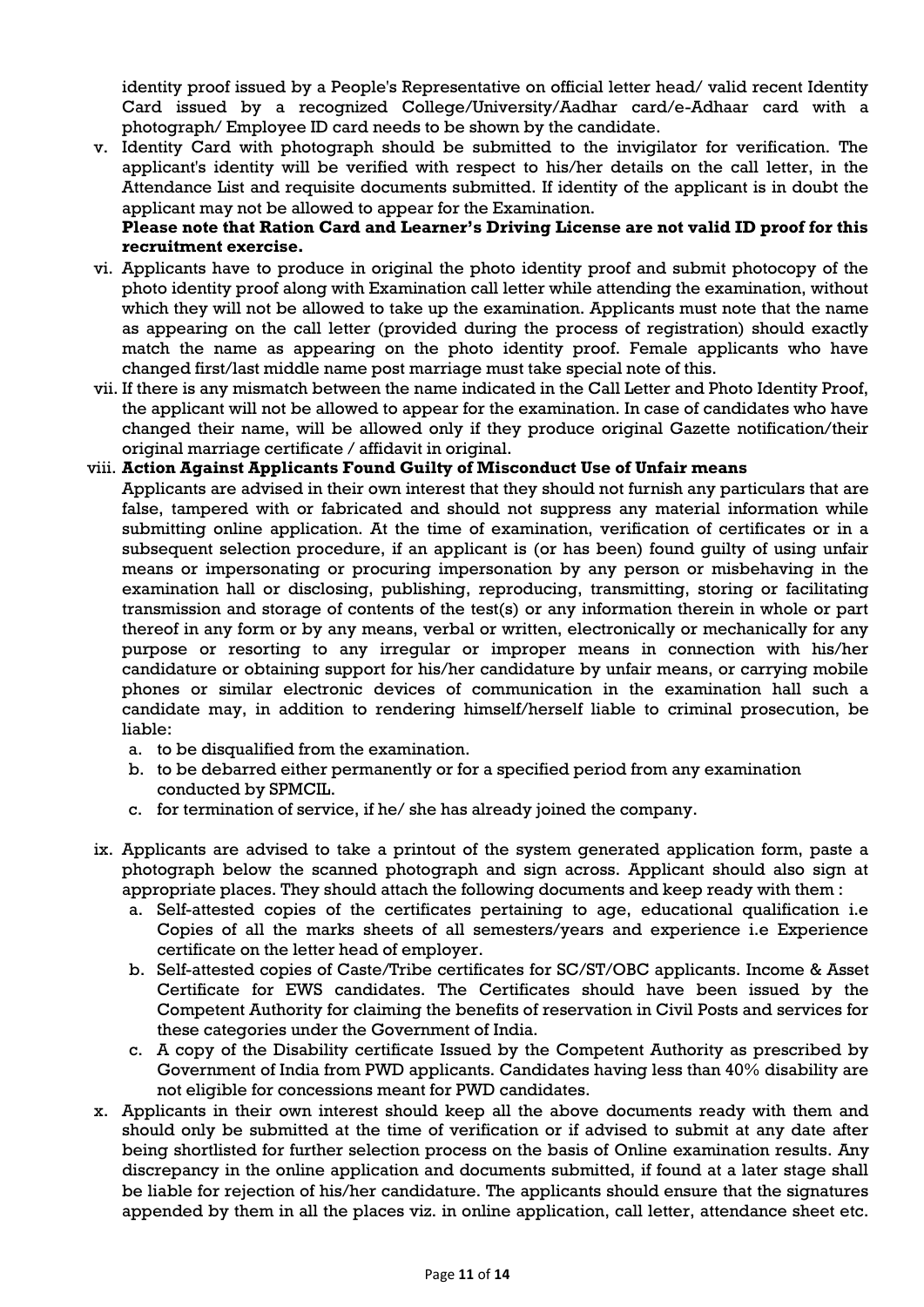and in all correspondences with the Company in future should be identical and there should be no variation of any kind.

- xi. An 'Information Handout' booklet will be made available to the applicants on the Company's website http://bnpdewas.spmcil.com which may be downloaded along with the call letter for online examination.
- xii. The SC/ST/PWD/EWS applicants claiming reservation in eligibility criteria should keep a photocopy of the Caste/Tribe/ Disability Certificate/ Income & Asset Certificate issued by the Competent Authority, the Government of India format for claiming the benefits of reservation in Civil Posts and services for these categories under the Government of India at the time of verification or at any date after being advised about the same.
- xiii. Admission to the Online examination will be purely provisional without verification of Age /qualification/ experience/ category (SC/ST/OBC/PWD/EWS/Ex-SM)/ Character & Antecedents etc. of the applicants. Each applicant should, therefore, ensure that he/she fulfills the eligibility criteria and that the particulars furnished in the application are complete and correct in all respects. In case it is decided at any stage that an applicant does not fulfill the eligibility criteria and/ or has furnished incorrect/ false information or has suppressed any material information, his/her candidature will be cancelled. If any of these short comings are detected after appointment his/her services will be summarily terminated without giving any notice, or any compensation in lieu thereof.
- xiv. Persons with Disability must produce a copy of the certificate of their disability issued by authorities empowered to issue such certificates at the time of verification or on any date after being advised about the same.
- xv. The applicants belonging to OBC should submit a photocopy of the certificate Issued by the Competent Authority in the format prescribed for claiming benefits of reservations for Other Backward Classes in Civil Posts and services under the Government of India at the time of certificates verification or on any date after being advised about the same. The certificate, inter alia, must specifically state that the applicant does not belong to the socially advanced sections/Creamy Layer. The certificate should have been obtained from the Competent Authority. The applicant should not belong to the socially advanced sections/Creamy Layer as on the last date of application. The OBC applicants coming under 'Creamy Layer' will be treated as "GENERAL" category applicant and hence they should select their category in online application as 'GENERAL'. It may be noted that only the castes/sub-castes figuring in the Central List (Govt. of India) will be considered accordingly OBC caste/Sub-caste figuring in the concerned State list but not in Central List will not be considered under OBC category.
- xvi. Applicants already in service of Govt. / Quasi Govt. Organizations. Public Sector Banks/ Undertakings and Autonomous Bodies will have to provide **"No Objection Certificate"** from their employer in original at the time of documents verification. However, at the time of reporting for duty after selection, a proper and unconditional relieving order/discharge certificate from the previous employer will have to be produced by the applicant in absence of which he/she will not be allowed to join the Company.
- xvii. Persons who have been dismissed from the service of any organization need not apply.
- xviii. The decision of the Management, in all matters relating to this recruitment will be final and binding on the applicants. No correspondence or personal enquiries shall be entertained in this behalf.
- xix. The selected candidates are required to perform the duties as per directions of their superiors and have to perform the duties in any functional area of Technical Operation which includes Production, Maintenance, Quality and Control, etc. and shall be subject to rotation and they shall be liable for transfer to other Units, Corporate Office or any establishment of the Company likely to come up in future.
- xx. The selected candidates are required to stay in the Residential Quarter as per their entitlement depending on the availability.
- xxi. There is no Interview for the selection of the post.
- xxii. In case any dispute arises on account of interpretation of clauses in any version of this advertisement other than English, the English version published in Employment News and available on Company's website http://bnpdewas.spmcil.com shall prevail. Any resultant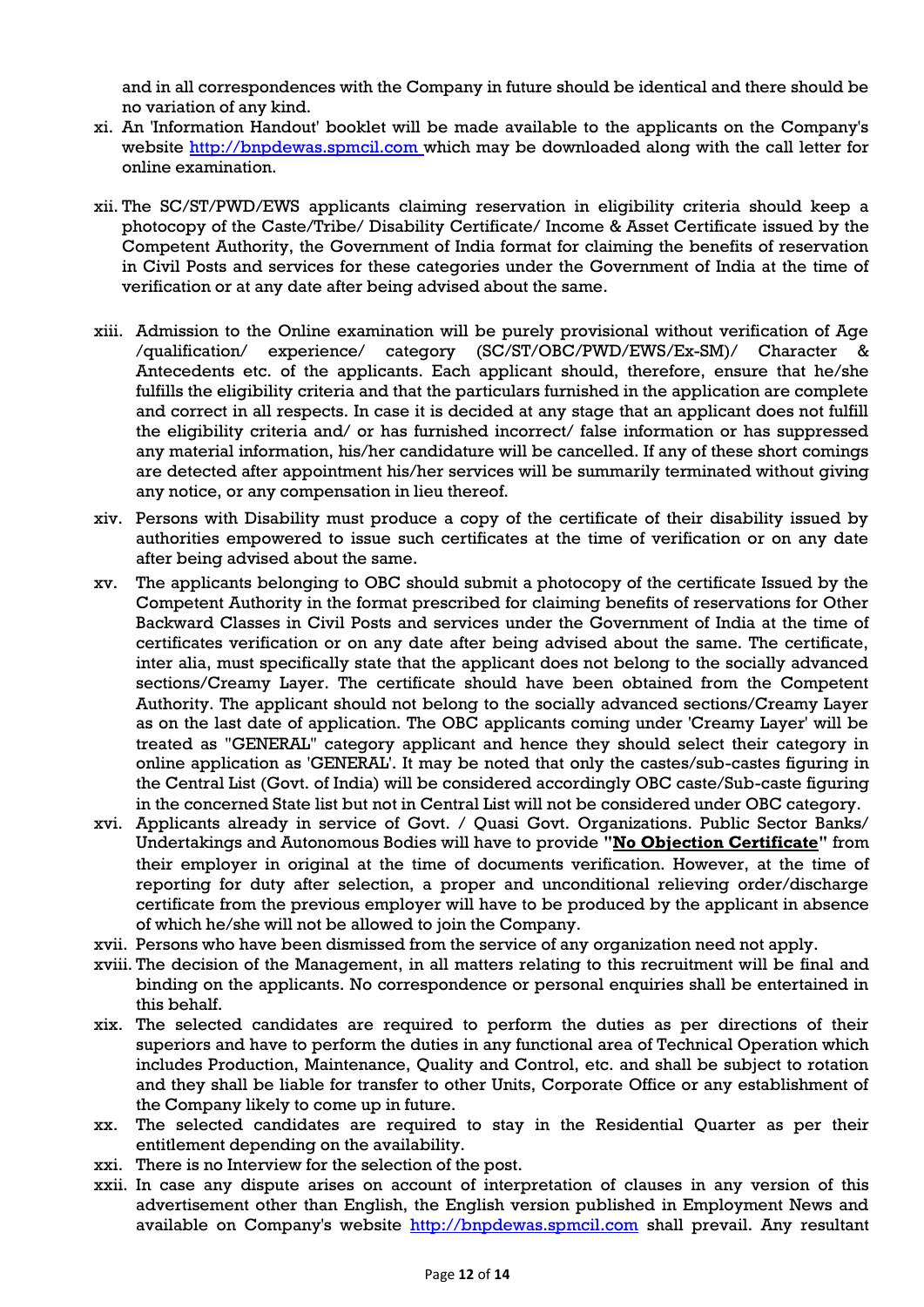dispute arising out of this advertisement shall be subject to the sole jurisdiction of the courts situated in Dewas/Indore (MP).

- xxiii. Appointments of selected candidates will be subject to his/her being declared medically fit by Dist. Civil Surgeon, satisfactory report about his/her character and antecedents by the Police Authorities, satisfactory report from his/her previous employer, verification of original educational certificates, verification of caste/tribe and class certificate (for reserved category candidates only) and completion of all other pre recruitment formalities to the complete satisfaction of the Company. Further, such appointment shall also be subject to Service rules and Standing orders of the Company.
- xxiv. Canvassing in any form will be treated as a disqualification.
- xxv. No correspondence from applicants regarding their eligibility to apply for the above posts will be entertained.
- xxvi. No applicant is permitted to use or have possession of calculators, mobile phones, pagers or any other instrument/device in the examination hall.
- xxvii. Please also refer to "How to Apply" and "Frequently Asked Questions (FAQs)" section on our website in case of any difficulty in applying online.
- xxviii.Any corrigendum to this advertisement will be displayed only on the Company's website [https://bnpdewas.spmcil.com.](https://bnpdewas.spmcil.com/) Therefore, applicants are advised to keep checking the Company's website for any update.
- xxix. The Company reserves the right to cancel the Advertisement fully or partly on any grounds and such decision of the Company will be displayed only on the Company's website http://bnpdewas.spmcil.com. It will not be intimated to the applicants individually. However, in case of cancellation, Examination fees (if any) paid by the applicants will be refunded to them.

Sd/- Dy. General Manager (HR)